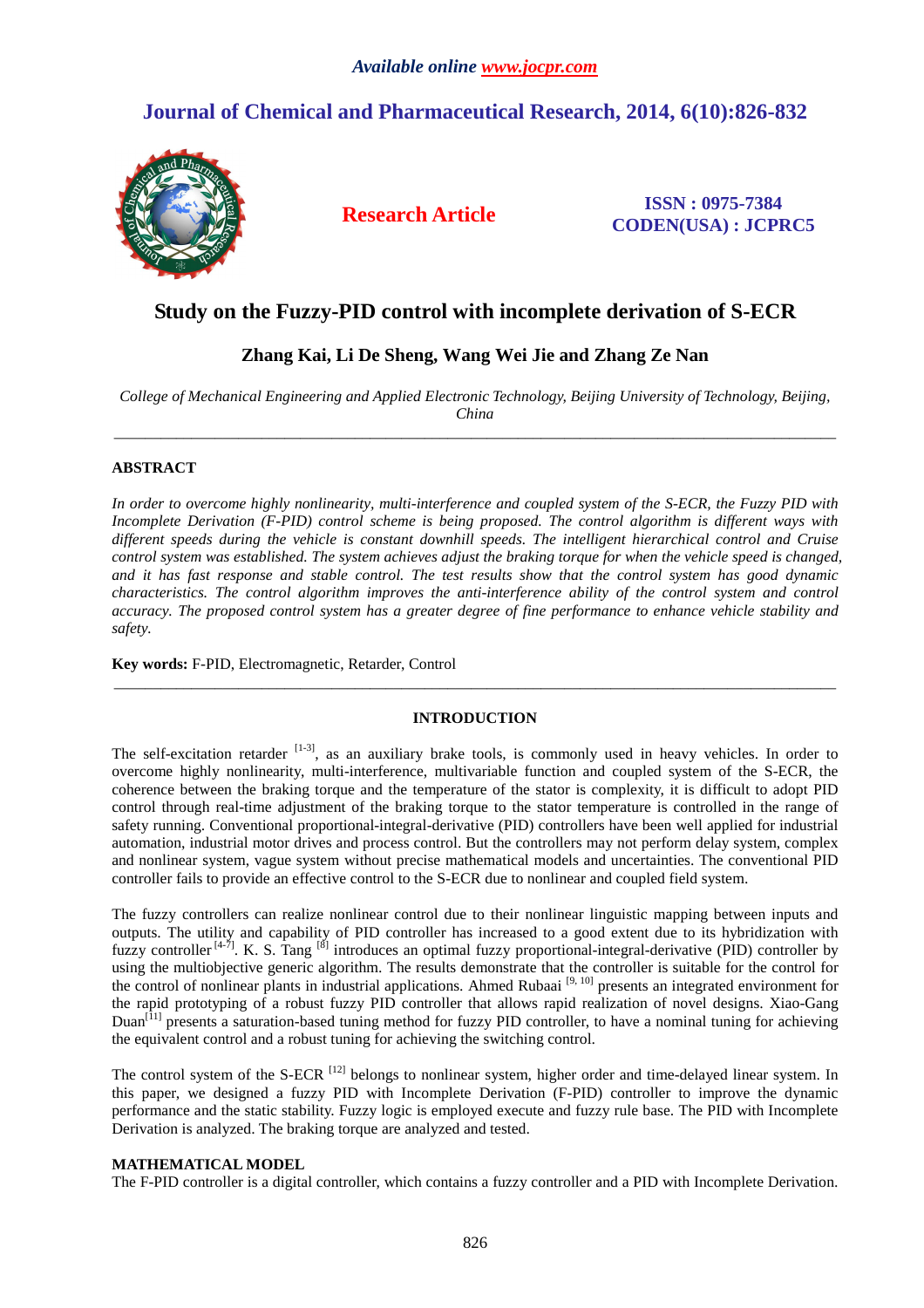The fuzzy controller consists of fuzzification, control rule establishment and defuzzification. According to the principle of fuzzy control to on-line modification of three parameters, it satisfy different E and EC to the control parameters of different requirements, make the controlled object has a good dynamic and static performance. The block diagram of Fuzzy-PID control system is shown in Fig. 1. The flow chart for the F-PID is shown in Fig. 2.

*\_\_\_\_\_\_\_\_\_\_\_\_\_\_\_\_\_\_\_\_\_\_\_\_\_\_\_\_\_\_\_\_\_\_\_\_\_\_\_\_\_\_\_\_\_\_\_\_\_\_\_\_\_\_\_\_\_\_\_\_\_\_\_\_\_\_\_\_\_\_\_\_\_\_\_\_\_*



**Fig. 1: Block diagram of Fuzzy-PID control system Fig.2: The flow chat of control system**



#### *A* **PID WITH INCOMPLETE DERIVATION ALGORITHM**

The introduction of the differential signal can improve dynamic performance of the conventional PID control system. It can also introduce the high frequency interference. Therefore, the low-pass filter is joined in the control algorithm. The PID with incomplete differential algorithm is effective to overcome the retarder the negative effects of interference signals on the control system. The high frequency interference is suppressed. The Block diagram of PID with Incomplete Derivation control algorithm is shown in figure 3.



**Fig. 3: The Block diagram of PID with Incomplete Derivation control algorithm** 

The transfer function of PID with incomplete differential algorithm is given by

$$
U(s) = K_c[1 + \frac{1}{T_i s}]E(s) + K_c \frac{T_d s}{1 + \frac{T_d}{K_d} s}E(s)
$$
\n(1)

Discretization is given by

$$
U(n) = K_c[e(n) + \frac{Ts}{T_i s} \sum_{i=0}^{n} e(i)]
$$
 (2)

The differential part into differential equation is given by

$$
\frac{T_d}{K_d} \frac{d_{P_d}(t)}{dt} + U_d(t) = K_c T_d \frac{de(t)}{dt}
$$
\n(3)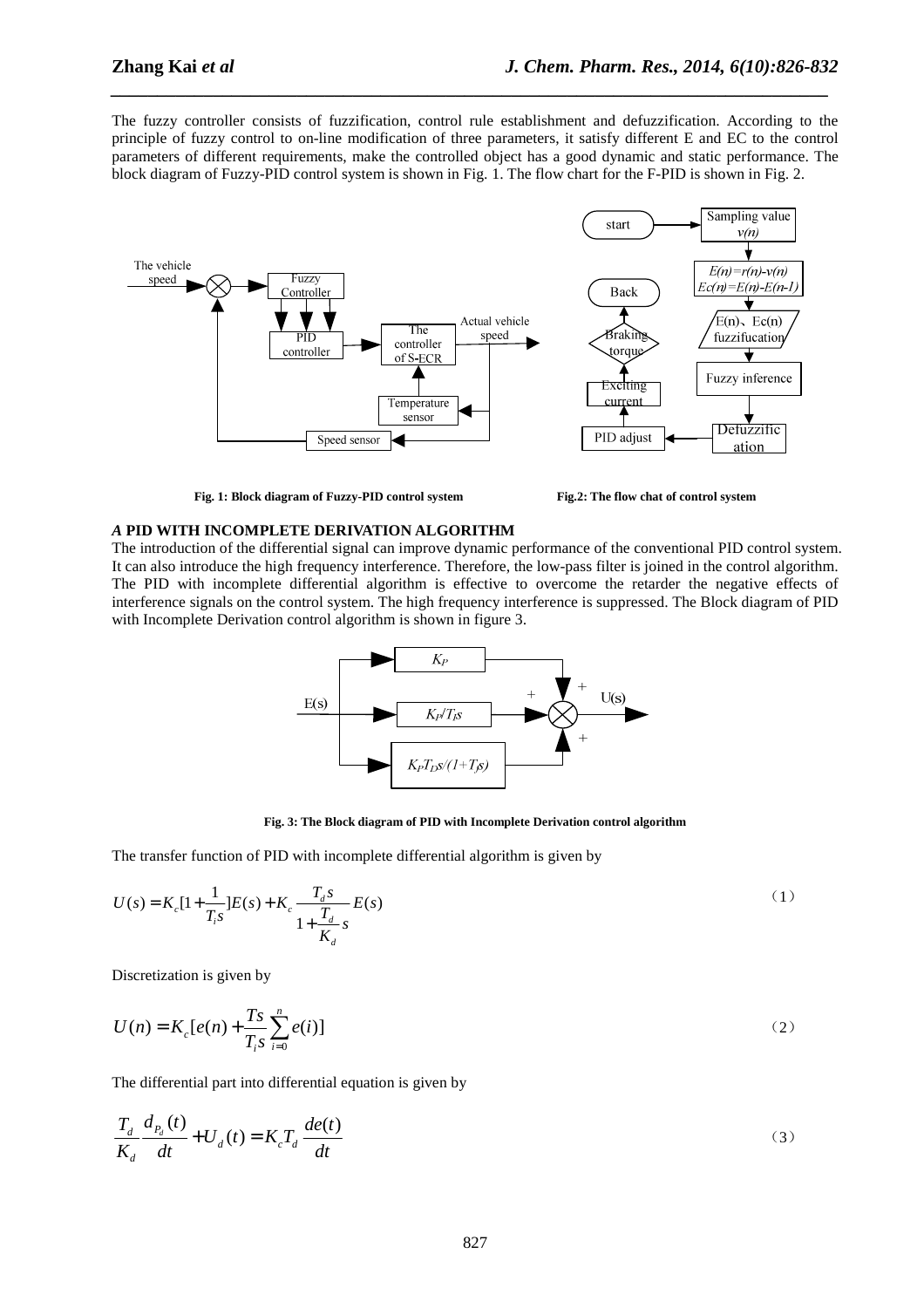The differential item into difference is given by

$$
\frac{T_d}{K_d} \frac{P_d(n) - U_d(n-1)}{T_s} + U_d(n) = K_c T_d \frac{e(n) - e(n-1)}{T_s}
$$
\n(4)

*\_\_\_\_\_\_\_\_\_\_\_\_\_\_\_\_\_\_\_\_\_\_\_\_\_\_\_\_\_\_\_\_\_\_\_\_\_\_\_\_\_\_\_\_\_\_\_\_\_\_\_\_\_\_\_\_\_\_\_\_\_\_\_\_\_\_\_\_\_\_\_\_\_\_\_\_\_*

$$
U_{d}(n) = \frac{\frac{I_{d}}{K_{d}}}{\frac{T_{d}}{K_{d}} + T_{s}} U_{d}(n-1) + \frac{K_{c}T_{d}}{\frac{T_{d}}{K_{d}} + T_{s}} [e(n) - e(n-1)]
$$
\n(5)

Where 
$$
A = \frac{T_d}{K_d} + T
$$
,  $B = \frac{\overline{K_d}}{\frac{T_d}{K_d} + T_s}$ , so

$$
U_{d}(n) = BU_{d}(n-1) + \frac{K_{c}T_{d}}{A} [e(n) - e(n-1)]
$$
\n(6)

The incremental algorithm of PID with incomplete differential algorithm is given by

$$
\Delta U_d(n) = K_c[e(n) - e(n-1)] + K_c \frac{T_d}{T_i} e(n) + \frac{K_c T_d}{A} [e(n) - 2e(n-1) + e(n-2)] + B[U_d(n-1) - U_d(n-2)] \tag{7}
$$

The average method is used to eliminate random interference, which is the sampling value of " $m + 1$ " sampling time instead of the " $n+1$ " sampling values.

$$
e(n) = \frac{e(n) + e(n-1) + \dots + e(n-m)}{m+1}
$$
 (8)

Then  $e(n)$  is acquired via operate program. The used control law of PID can make the controlled quantity to control quantity of set value quickly. The PID control parameters and time domain performance index of the relationship is shown in table 1.

| <b>parameters</b> |  | Rise time overshoot Accommodation time Static error                                                     |  |  |
|-------------------|--|---------------------------------------------------------------------------------------------------------|--|--|
|                   |  |                                                                                                         |  |  |
|                   |  |                                                                                                         |  |  |
| Kв                |  |                                                                                                         |  |  |
|                   |  | where: " $\uparrow$ "—increased; " $\downarrow$ "—decreased; "--"—small change; " $\times$ "—eliminate, |  |  |

**Table 1 The PID parameters and time domain performance index of the relationship** 

#### **FUZZY CONTROL ALGORITHM**

The fuzzy control algorithm was used to control the braking torque of the S-ECR and to realize the grading control. The controller consists of the handle position, the error  $(E_V)$  and the error change rate  $(EC_V)$  between the theoretical value and the actual value of the speed, the error ( $E<sub>r</sub>$ ) and the error change rate ( $EC<sub>V</sub>$ ) between the theoretical value and the actual value of temperature. The handle position, the error  $(E_V)$  and the error change rate ( $EC_V$ ) are used as the inputs to the controller.

According to the speed of rotation and the current at the actual work of the S-ECR and the coil temperature, the errors described above by the basic domain is mapped to the corresponding fuzzy set theory domain. The basic domain of  $E_V$  and  $E_I$ :

 $E_I = EC_I = \{-6, -5, -4, -3, -2, -1, 0, 1, 2, 3, 4, 5, 6\}$  $E_V = EC_V = \{-6, -5, -4, -3, -2, -1, 0, 1, 2, 3, 4, 5, 6\}$ 

The linguistic fuzzy variable " $E_V$ " and " $EC_V$ " has seven sets: negative big (NB), negative large (NL), negative small (NS), zero (Z), positive large (PL), positive big (PB), and positive small (PS), with each set having its own membership function.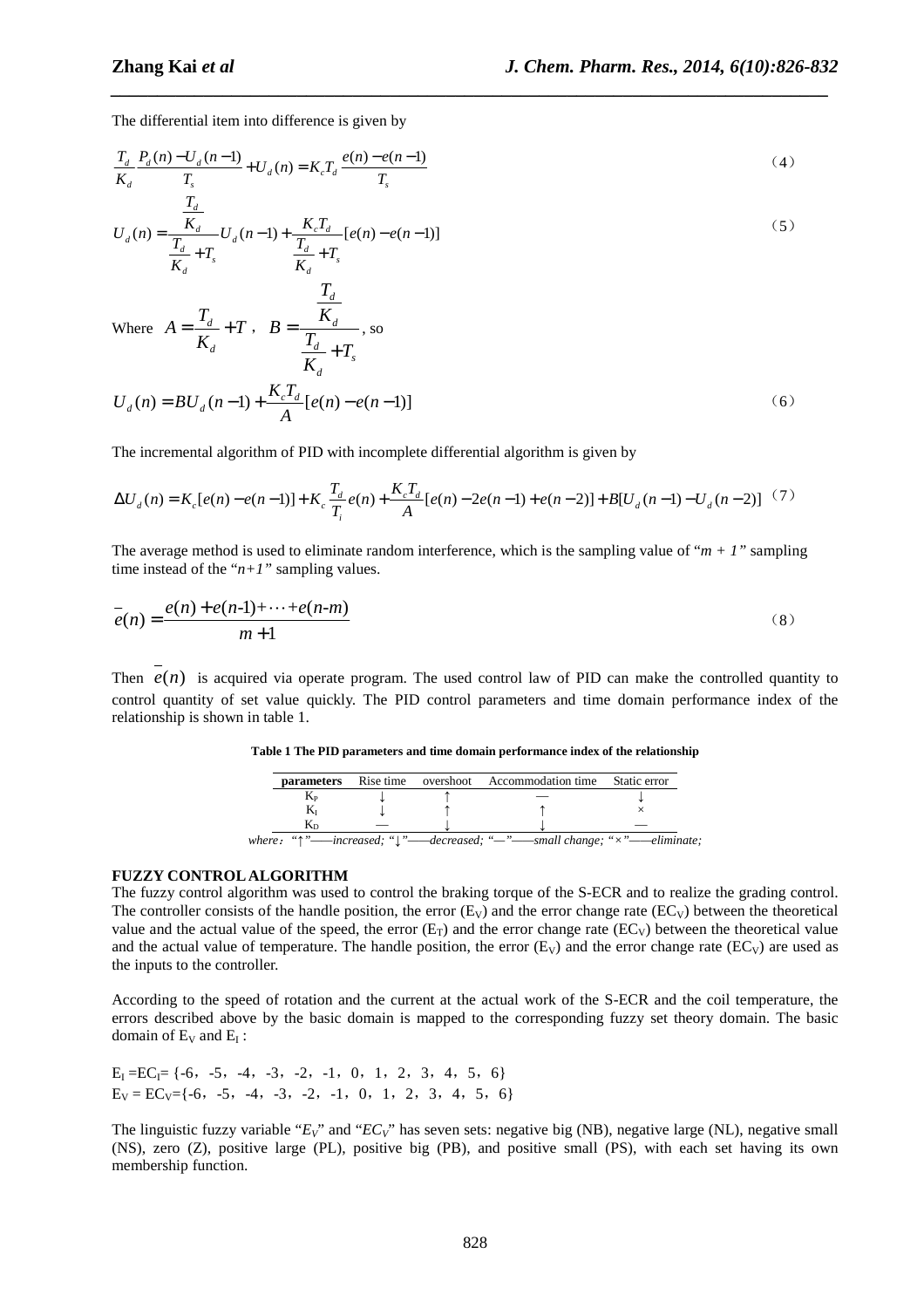The  $\Delta K_P$ ,  $\Delta K_I$  and  $\Delta K_D$  are used as the inputs to the fuzzy controller. The basic domain of  $\Delta K_P$ :  $\{-0.6, -0.4, -0.2, 0, 0.2, 0.4, 0.6\}$ The basic domain of  $\Delta K_I$ :  $\{-0.3, -0.2, -0.1, 0, 0.1, 0.2, 0.3\}$ 

The basic domain of  $\Delta K_d$ :  $\{-6, -4, -2, 0, 2, 4, 6\}$ 

The linguistic fuzzy variable "*∆KP*", and "*∆KI*" and "*∆KD*" has seven sets: NB, NL, NS, Z, PL, PB, and PS, with each set having its own membership function.

*\_\_\_\_\_\_\_\_\_\_\_\_\_\_\_\_\_\_\_\_\_\_\_\_\_\_\_\_\_\_\_\_\_\_\_\_\_\_\_\_\_\_\_\_\_\_\_\_\_\_\_\_\_\_\_\_\_\_\_\_\_\_\_\_\_\_\_\_\_\_\_\_\_\_\_\_\_*

Fig. 4, Fig. 5 and Fig. 6 show the membership functions for the fuzzy inputs.



**Fig. 6: I's fuzzy member function** 

The output of the fuzzy controller is shown in Table 2.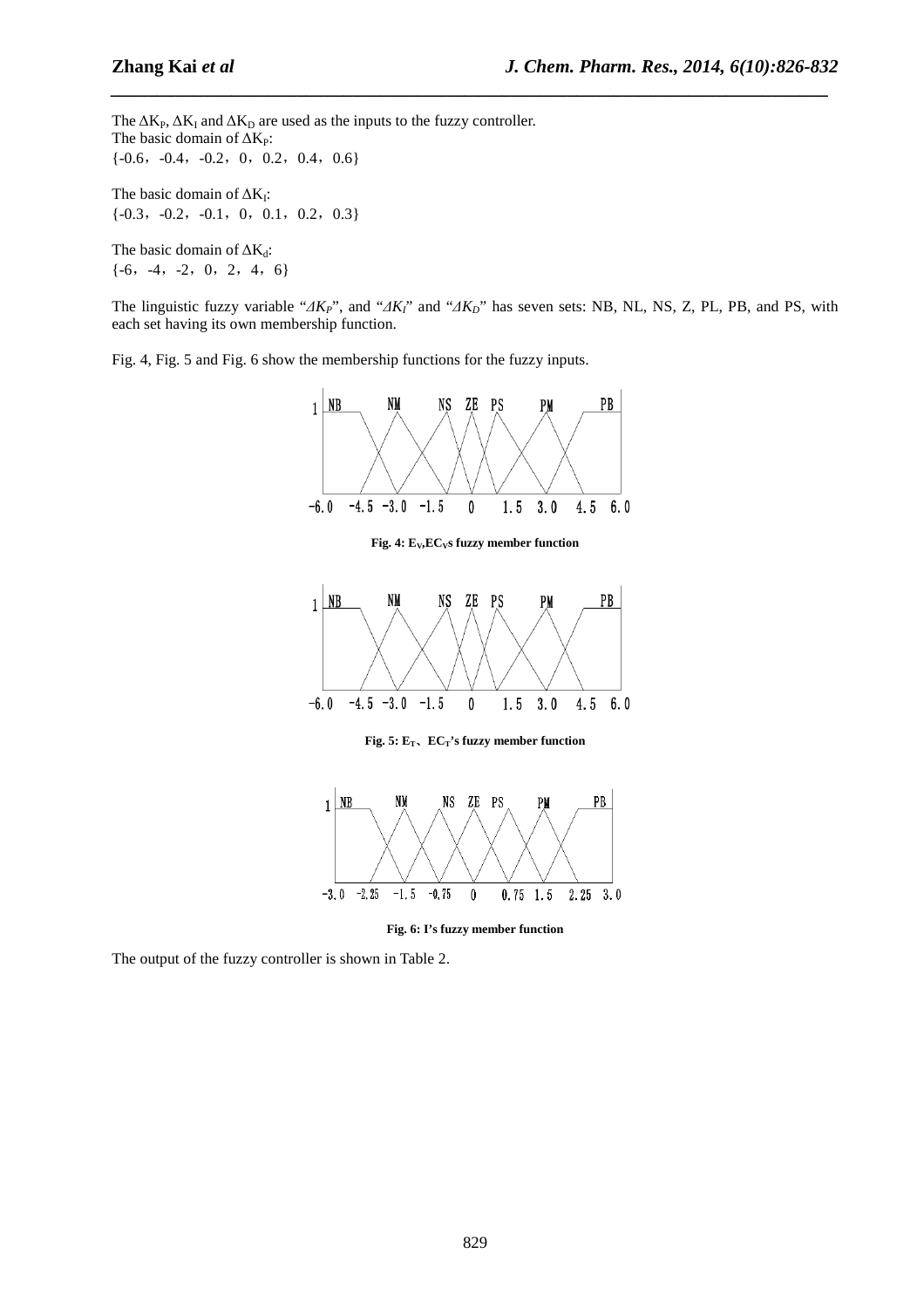| $\Delta K_P / \Delta K_I / \Delta K_d$ |           |          |          |          | EC <sub>v</sub> |           |           |           |
|----------------------------------------|-----------|----------|----------|----------|-----------------|-----------|-----------|-----------|
|                                        |           | NB       | NM       | NS       | Z               | <b>PS</b> | <b>PM</b> | <b>PB</b> |
| $E_{V}$                                | <b>NB</b> | PB/NB/PS | PB/NB/NS | PM/NM/NR | PM/NM/NB        | PS/NS/NB  | Z/Z/NM    | Z/Z/Z     |
|                                        | <b>NM</b> | PB/NB/PS | PB/NB/NS | PM/NM/NB | PS/NS/NM        | PS/NS/NM  | Z/Z/NS    | NS/Z/Z    |
|                                        | <b>NS</b> | PM/NB/Z  | PM/NM/NS | PM/NS/NM | PS/NS/NM        | Z/Z/NS    | NS/PS/NS  | NS/PS/Z   |
|                                        | Z         | PM/NM/Z  | PM/NM/NS | PS/NS/NS | Z/Z/NS          | NS/PS/NS  | NM/PM/NS  | NM/PM/Z   |
|                                        | <b>PS</b> | PS/NM/Z  | PS/NS/Z  | Z/Z/Z    | NS/PS/Z         | NS/PS/Z   | NM/PM/Z   | NM/PB/Z   |
|                                        | <b>PM</b> | PS/Z/PB  | Z/Z/PS   | NS/PS/PS | NM/PS/PS        | NM/PM/Z   | NM/PB/PS  | NB/PB/PB  |
|                                        | <b>PB</b> | Z/Z/PB   | Z/Z/PM   | NM/PS/PM | NM/PM/PM        | NM/PM/PS  | NB/PB/PS  | NB/PB/PB  |

**Table 2 Block diagram of Fuzzy controller** 

*\_\_\_\_\_\_\_\_\_\_\_\_\_\_\_\_\_\_\_\_\_\_\_\_\_\_\_\_\_\_\_\_\_\_\_\_\_\_\_\_\_\_\_\_\_\_\_\_\_\_\_\_\_\_\_\_\_\_\_\_\_\_\_\_\_\_\_\_\_\_\_\_\_\_\_\_\_*

Acquired fuzzy subset of fuzzy inference is converted to a precision digital to get the fuzzy control output. The Maximum Degree of Membership method is used the control system. The  $\Delta K_P$ ,  $\Delta K_I$  and  $\Delta K_D$  are acquired by the F-PID.

## **EXPERIMENT**

The proposed F-PID method is applied to control the braking torque of the S-ECR. The Freescale forms the core of the closed-loop system. It used PWM (Pulse Width Modulation) to adjust the excitation current and IGBT (Insulated Gate Bipolar Transistor) as driver chip. It constitutes loop control system via acquired the signals of temperature sensor and velocity sensor, the slope as the feedback signal. It computes an error signal, delivers the error signal to the control algorithm, and executes the control algorithm to determine a control signal. The hardware block diagram of Fuzzy-PID control system is shown in Fig. 7. The test bench of the S-ECR is shown in Fig. 8.





**Fig. 7: Block diagram of F-PID control system**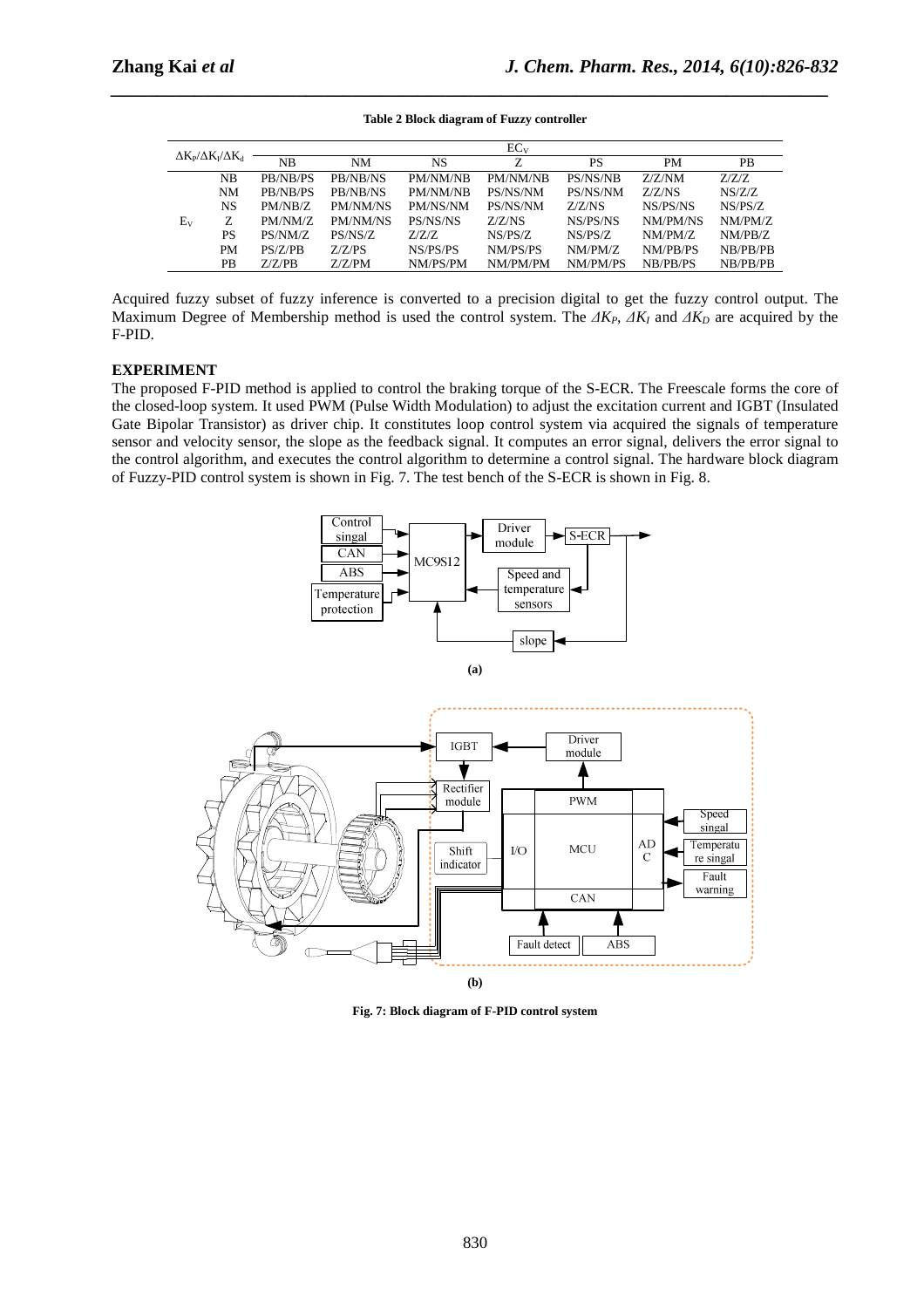

*\_\_\_\_\_\_\_\_\_\_\_\_\_\_\_\_\_\_\_\_\_\_\_\_\_\_\_\_\_\_\_\_\_\_\_\_\_\_\_\_\_\_\_\_\_\_\_\_\_\_\_\_\_\_\_\_\_\_\_\_\_\_\_\_\_\_\_\_\_\_\_\_\_\_\_\_\_*

**Fig. 8: Test bench for the S-ECR** 

Analyzed speed characteristics and braking characteristics were utilized to measure the braking ability of the retarder and to facilitate F-PID control when the vehicle constant downhill. The dynamics equation of the vehicle is given by

$$
F_{\rm j} = G \sin \theta - F_{\rm f} - F_{\rm w} - F_{\rm R} \tag{9}
$$

where  $F_j$  is the inertia force, *G* is total mass,  $F_j$  is the rolling resistance,  $F_w$  is the air resistance,  $F_R$  is the braking force of the S-ECR,  $\theta$  is slope.

Fig. 9 shows the experimental curve of the braking torque at various speeds. The braking torque increased as the current increased. The braking torque reached a stable value at 750 rpm. Fig. 10 shows the experimental curve of the braking torque at various current. This experiment was utilized to tune the braking torque for cruise control system (CCS) by adjusting the value of the excitation current. As the braking time increased, the braking torque decreased.



**Fig. 9: The comparison of braking torque obtained by measurement and calculation** 



**Fig. 10: The braking torque at various current** 

Fig. 11 shows the vehicle continuous downhill when the slope is 6°. When the value of speed was set 30km/h and the braking only used S-ECR, the test results demonstrated that the error was 3 km/h between actual speed and target speed. The results indicated that the control system improves the anti-interference ability of the control system and control accuracy. It met the vehicle cruise control requirements.